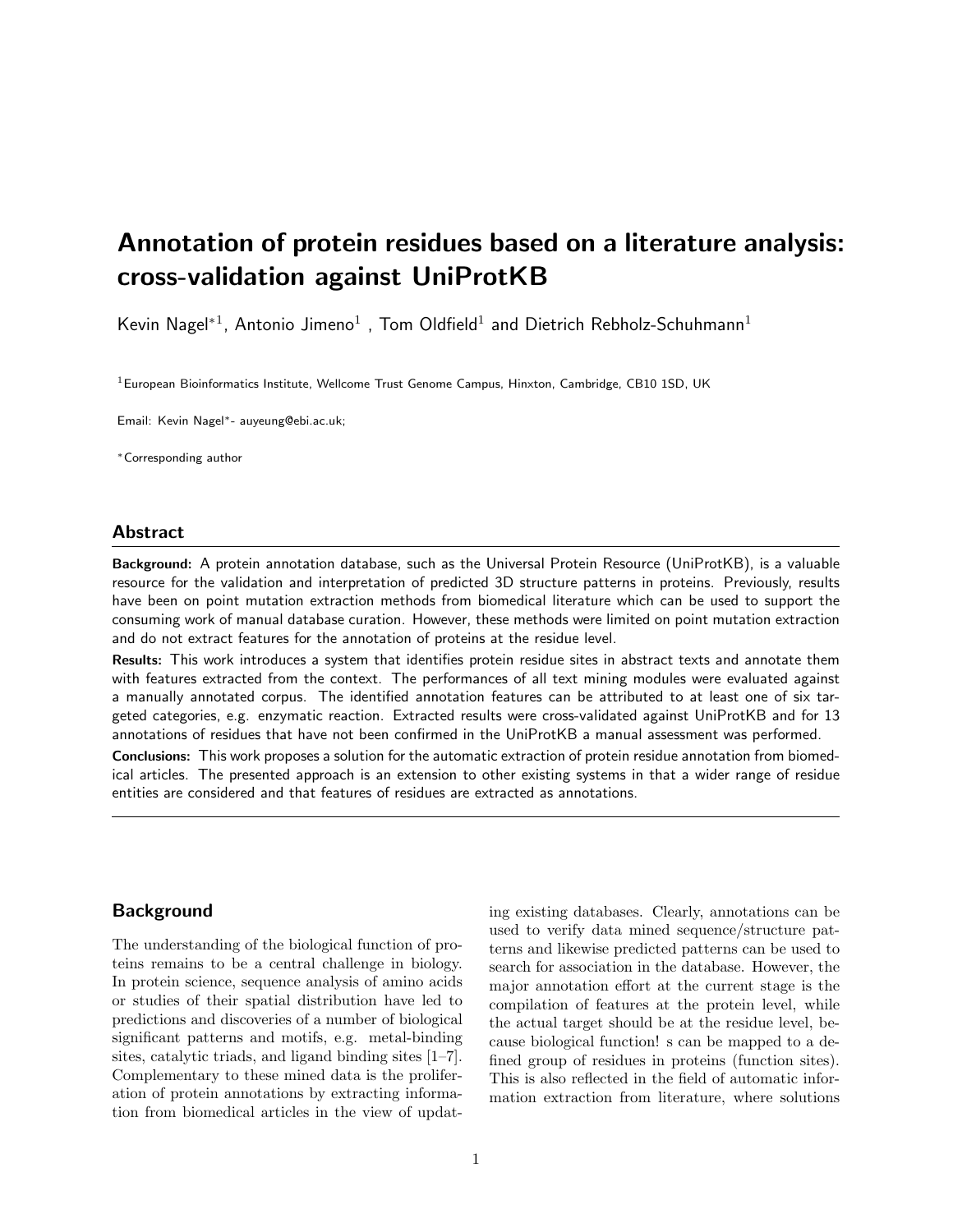have been published for the extraction of interactions of proteins [8, 9], subcellular protein localisation [10], pathway discovery [11], and function annotation with Gene Ontology terminologies [12]. Few groups have investigated in point mutation extraction, but without feature extraction for residue annotation [13–17].

Works have been published that focused on the extraction of point mutations, which is one type of a residue entity [13–17]. The point mutation extraction systems called MEMA [16] and MuteXt [17] use a dictionary lookup approach to detect protein names and disambiguate multiple protein-residue pairs with a word distance measurement. Mutation-GraB [13], the successor of MuteXt, uses a graph bigram method to calculate the proximity by weighting the association of word-pairs. Another application called MutationMiner [15] focuses on the integration of extracted point mutations into a protein structure visualisation program.

These systems are all dedicated to the extraction of point mutations, but provide no extraction of residue annotation. In a recent publication [14], an ontological model was proposed that should hold information extracted from MutationMiner as well as point mutation annotations. However, the author did not provide any results of feature extraction nor was a strategy proposed. Residue annotation differs from functional annotation of proteins because the biological role of a residue is described rather in a biochemical context, which is then revealed in the function or property of the protein. At present, there is neither such an ontological model nor a terminological resource publicly available.

The goal of this research is the identification of biological function of mined structure patterns of proteins. For this purpose a novel approach that combines structure mining and text mining is proposed. The results of the combined mining study will be published elsewhere. This paper reports on the text mining part and introduces a strategy for the compilation of protein residue annotations that can be used for the interpretation of structure patterns. The result demonstrates that textual information can be captured and used to augment data in UniProtKB. Because the primary data resource is Medline, the extraction covers a broad range of biomedical fields, but is limited to abstract texts. The biological community benefits from the extracted annotations, for example, in that data mined structure patterns can be interpreted biologically or predicted function in proteins can be better characterised.

The contribution of this work is the automatic extraction of protein residue annotation from biomedical articles. Contextual information are exploited to identify features of residues that correspond to one of six chosen target categories (SCAT, Table 1). As a result, proteins can be selected with residues clustered by annotation types, which can lead to discovery of, for example, evolutionary relationships.

# Results and Discussion

The following sections assess first the extraction system and then the extracted data.

## Evaluation of the identification systems for mentions of organism, protein and residues and their associations.

In order to evaluate the performance of the NER and the AD systems used in this study, the results were compared against the results from manual curation of a set of 100 Medline articles, i.e. the gold standard corpus (GC) generated as part of this study.

Table 2 (top) shows the performance of each named entity recognition. With an F1 measure of 0.91 the performance of the residue tagger is within range of previous works where only the residue was identified as point mutation [13–17]. On the other hand, the performance of organism name recognition was lower with precision of 0.81 and recall of 0.72. The protein recognition has the lowest performance (precision  $= 0.65$ , recall  $= 0.60$ ). The relatively low recall is due to permutation and lexical variants in text that are not covered by the dictionaries.

The evaluation of the organism-protein-residue AD module shows that the algorithm of [17] is suitable for association detection. The performance has a precision of 0.83 and a recall of 0.33 (Table 2, bottom). Two prominent reasons for the low recall is the correct organism-protein association but with a mismatch of protein sequence and residue, or the association of organism and protein was wrong in the first instance.

The implemented association detection system is able to extract associations in accordance to UniProtKB.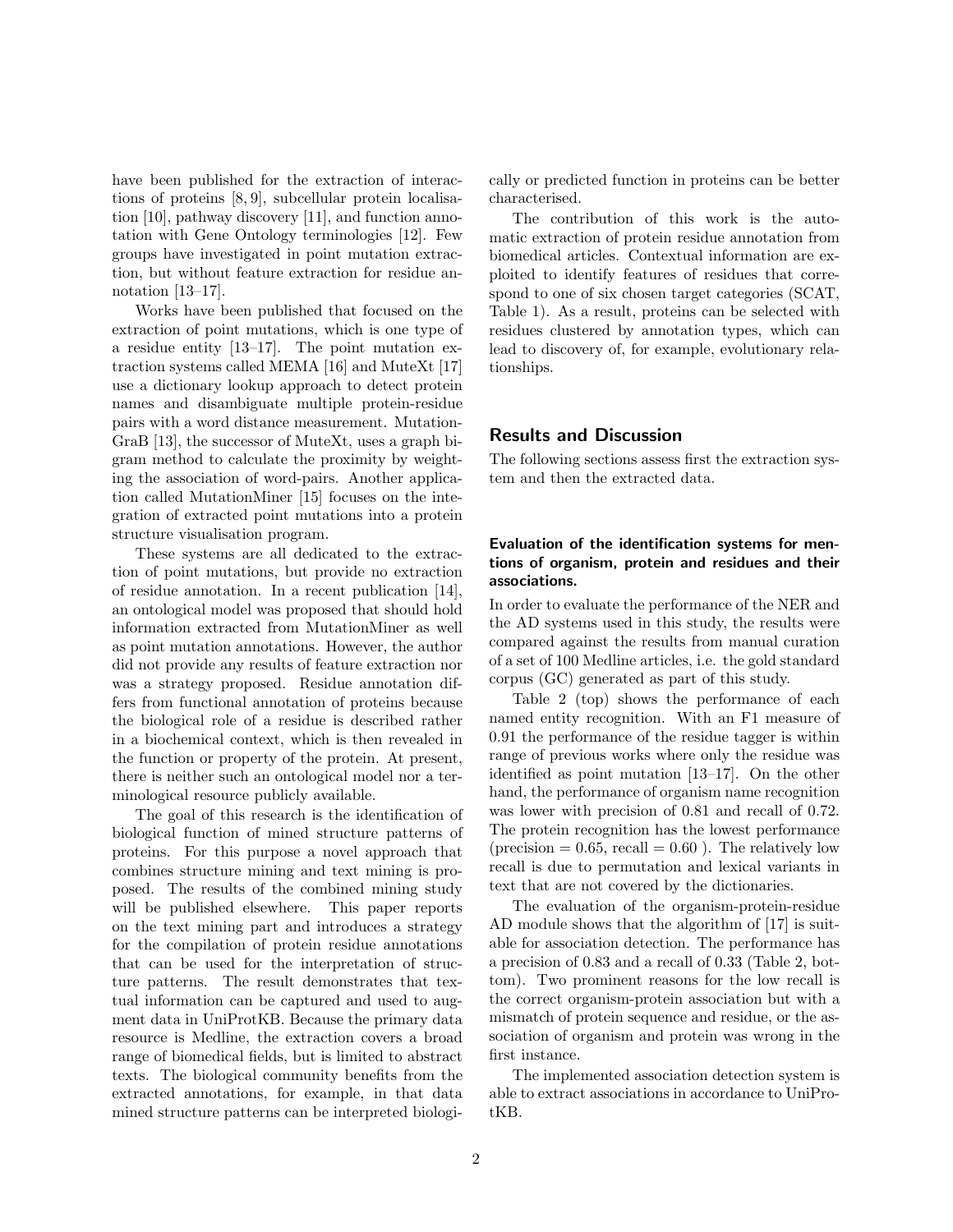## Cross-validation of organism-protein association with UniProtKB.

In this section the evaluation was performed automatically on a cross-validation test set (XC) derived from the UniProt corpus (UC). From the 136,566 citations listed in the UniProt a virtually complete set of 136,559 abstract texts were retrieved from Medline to build the UC. Subselection from UC to determine XC resulted in 5,253 abstract texts representing a range of diverse proteins (Table 3, top). Corresponding to this test corpus is the set of 70,401 triplet identifiers of UniProtID-TaxonomyID-PMID (UTP) for the protein-organism association evaluation and 68,008 triplet identifiers of UniProtID-ResidueID-PMID (URP) for the protein-residue association (Table 3, middle and bottom).

With a precision of 0.77 and recall of 0.08 (F1  $= 0.14$ ) the result for organism-protein association extraction indicates that although the system seems to extract correct relations with a reasonable number of TP the recall of the solution is too low to fully judge on the performance. The low recall is best explained by missing information in the scientific documents that would confirm the organismprotein association. The results shows that the stringent residue-sequence match resulted in a precision of 1.00 and recall of 0.14 ( $F = 0.25$ ). The low recall can be explained by several factors: 1) differences between the protein sequence index between the author and the database; 2) changes in the sequence indexing rules by UniProtKB; 3) sequence variants which have not been reported in the database yet; 4) false protein-organism association with the consequence of retrieving the incorrect sequence.

Notice the evaluation of the extraction system was done on Medline abstracts for a range of diverse proteins indexed by UniProtKB as opposed to previous works with extraction from full texts for a few protein family examples. Therefore the results implicate that the extraction from only abstract texts is possible for a number of different UniProt proteins.

#### PDB citation enrichment.

For each PDB protein entry a link to a corresponding UniProt record is available. The AD system extracts only relations for proteins recorded in the UniProtKB. Therefore each Medline record with a found o-p-r association can be added to the citation set of the corresponding PDB entry. At the state of this analysis, the PDB contained 42,943 PDB protein structure with a sub-fraction of 42,653 having a unique corresponding UniProt protein identifier (11,912). For each of these proteins the whole Medline was scanned for abstracts with extracted organism-protein-residue associations. Figure 1 shows the comparison of the citation sets based on UniProtKB references and the whole Medline analysis.

For 2,535 out of 11,912 proteins the extraction system found a total of 18,748 corresponding PMIDs. Analysis with citation indices for this subset of proteins revealed that 680 out of 18,748 PMIDs were rediscoveries. The low number of rediscovery can be explained in that many annotations are done from sections only available in the full text. Although the analysis was based on Medline abstract texts, the extraction was already able to find for 21 percent of the target proteins a large number of citations. With a precision of 0.83 (determined by gold standard evaluation) the estimated number of TP from the novel discovered citations is 15,560. In context of the 16,560 references of the 2,535 proteins from UniProtKB, the extraction expands the citation set by 1.94 fold.

The extraction system can be used to expand the citation list of UniProtKB/PDB by using only Medline abstract texts. In this experiment the estimated number of overlooked citations for a subset of target proteins provide already a large set for feature extraction for the annotation of protein residues.

#### Evaluation of feature extraction.

The detection of domain specific features was done by a classification approach which required a labelled reference set and a defined set of categories. The precision, recall and F1-measure values were calculated for each category and summarised in Table 4. Two sets of categories were tested, each with different but corresponding semantic categories: (1) the six targeted categories (SCAT) and (2) the categories listed in the feautre table in UniProtKB (FCAT).

For SCAT, the classifiers for structure component, chemical modification, binding type yielded in F1 measures of 0.69, 0.61, and 0.67. For FCAT the top performing classifiers were: motif, variant, and binding with similar F1 scores (0.62, 0.61, 0.58). The remaining classifiers are still usable for feature detection, as they had precision scores comparable to the top F1 performing classifiers: enzymatic activity and cellular phenotype from SCAT, modified residue, ac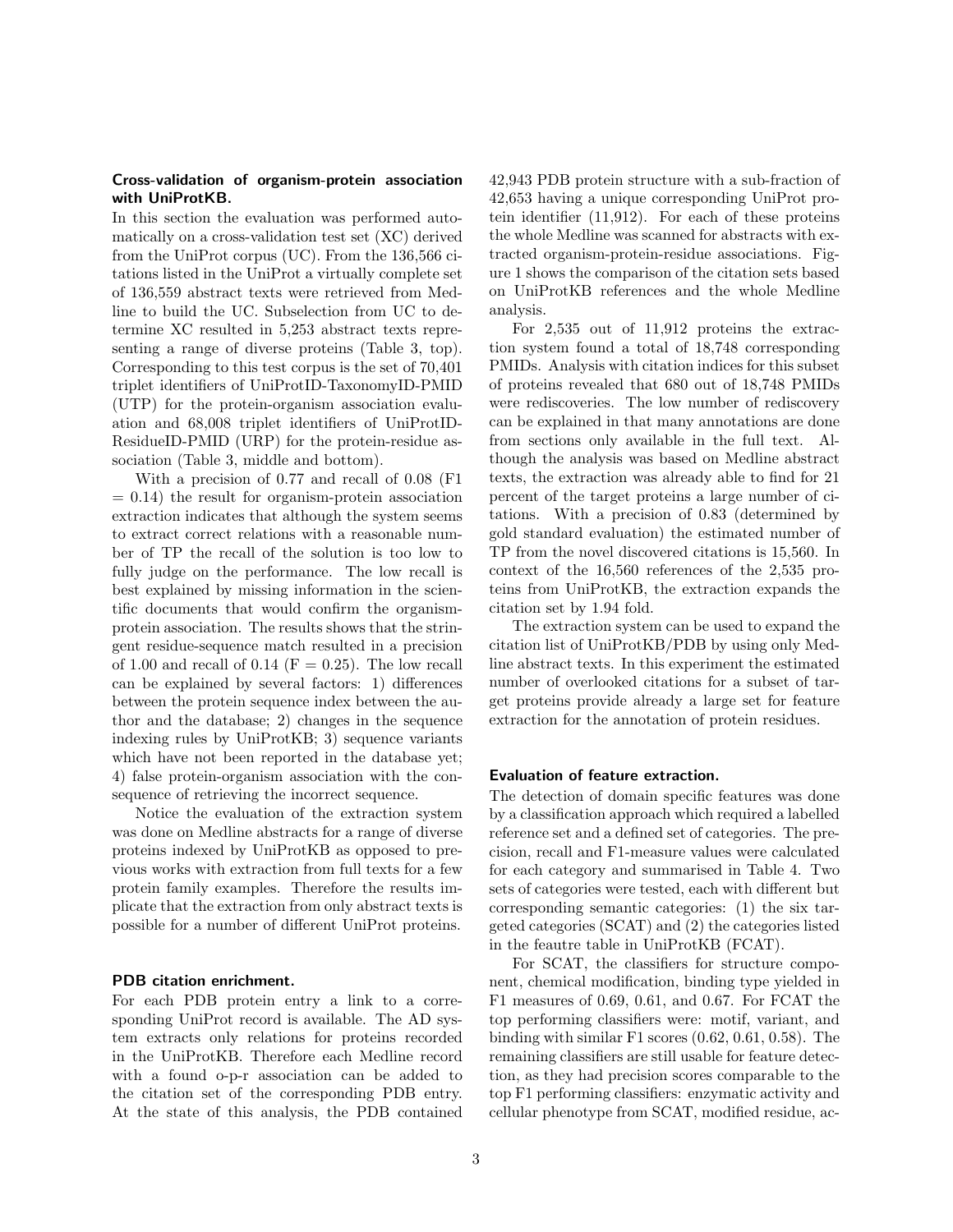tive site and site for FCAT. The figures indicate that the features used here are suitable for feature detection and their classification. The performance of feature detection was tested on the gold standard corpus (GC). Sentences with residue mentioning were examined and where applicable suitable features were annotated manually and compared with the extraction method. The number of validated and non-validated features was determined and performance measured.

The performance shows that the classification approach for feature detection had a reasonable coverage for SCAT and FCAT (recall of 0.61 and 0.59 for SCAT and FCAT) but is imprecise in capturing the correct annotation (precision of 0.21 for both, Table 5). This is not surprising, considering that features are expressed throughout the whole sentences, but have different attachments to named entities.

The association of residues and features was based on a syntactical analysis of their verbal and prepositional relations by using a shallow language parser. The approach was evaluated by the performance of detecting all manually annotated residuefeature pairs within the GC data set. With a precision of 0.54 and recall of 0.81 the performance of the shallow parser suggests it is highly usable for residue annotation extraction (Table 6). The low precision is explained by the current implementation of the parser which returns relations with nested prepositional phrases, thus the calculated precision tends to have a lower value. extraction performance decreases when additional extraction modules (NER, AD, FE) were used. This shows that the extraction of annotation is greatly sensitive to each extraction modules.

Despite the performance of each module can be improved, the result shows that the extraction system can deliver residue annotations.

## Protein residue annotation extraction and comparison with UniProtKB.

The extraction system in this study delivered classified features of protein residues from Medline as annotations. This section provides examples of the validity of the drawn annotations by comparing extracted information from the gold standard corpus with entries in the UniProtKB.

Within this experiment, four UniProt proteins with a total of 19 annotations from seven sentences and five abstract texts were mined with the extraction system (Table 7). By comparing the mined annotations with correspondent entries in the UniProt six out of 19 annotations were equivalent to existing information in the database (rediscovery). Further, the semantic tags of the annotations, provided by the classification of extracted text features, are biologically meaningful. For example, "the putative catalytic triad" is correctly tagged as enzymatic, because it is a chemical reaction site and therefore a requirement for enzymatic function. In this example, the predicted semantic tag is equivalent to the category active site from the feature table in UniProt. In another example, "major phosphorylation sites" was evaluated as rediscovery of the database information "Phosphothreonine; by MAPK" and "Phosphoserine; by MAPK" while the predicted tag (structural com! ponent) and the assigned category in UniProt (modified residues) are not equivalent. This is still valid, because both pieces of information describe the function of the residues as modification site, while the predicted tag represented this as a substructure and UniProt emphasises on the modification of the residues.

For the remaining 13 extracted annotations there are no equivalent information represented in the UniProt. All are tagged with structural component which is biologically valid, for example, "highly conserved C-terminal region" is an important substructure of the protein and the extraction can aid in determining evolutionary important residues of protein families. However, the annotation "conserved phosphopantothenate binding" can arguably be discussed whether it should be tagged as structural component or binding.

In conclusion, the biological significance of the extracted annotations were studied by comparison with annotations from UniProt for the extracted proteins from the gold standard corpus. From the comparison, the rediscovery data shows that the used SCAT scheme and its feature sets are able to capture information correspondent to UniProt annotations. The predicted semantic tags are biologically valid and do not necessarily have to be equivalent to the categories found in the database. On the other hand, the novel discovery data indicates a potential contribution of the extraction for the automatic annotation of protein residues in UniProt.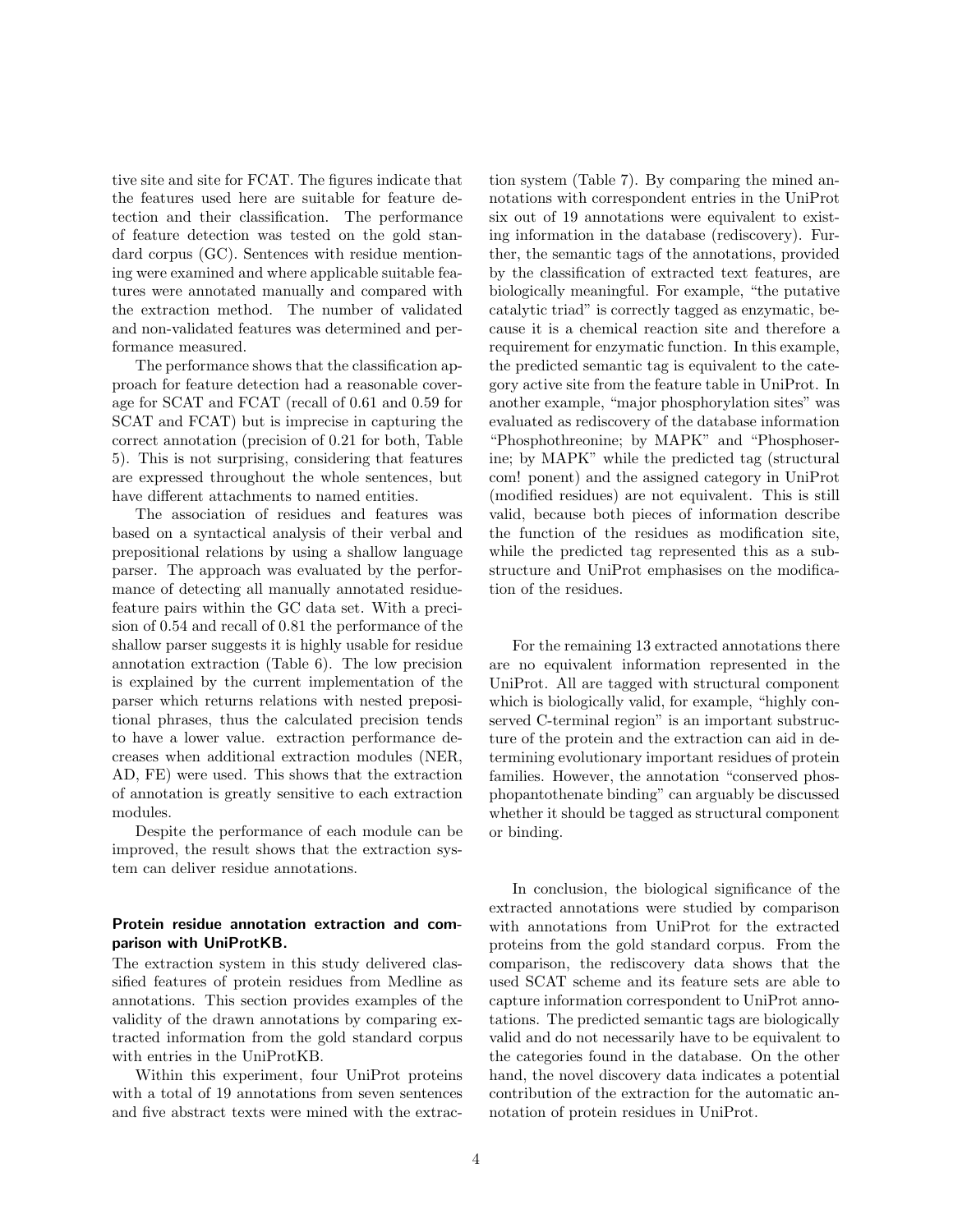# **Conclusions**

The aim of this work was to compile protein residue features from Medline texts as annotation for UniProtKB proteins by combining a series of text mining methods. Although the performances of each module may not be at optimal level, the generated data output indicates that the strategy is able to deliver biological meaningful results. Cross-validation with UniProtKB analysis indicate that the extraction contains novel information that can complement and update the knowledge in UniProtKB and consequently provide annotations for PDB protein structures.

It is important to note that the extraction was done only on abstract texts from Medline. The advantage over full text is to exploit a publicly available broad range of scientific publications but on the cost on the information level of abstract texts. However, the results demonstrate that even with abstract texts a vast amount of annotation can be obtained.

As with high performing NER, AD, and FE systems become more available, this conceptual strategy in protein residue annotation extraction may yield optimal results for the biological community.

## Methods

The extraction of protein residue annotation from text can be divided into three steps: 1) named entity recognition (NER) and extraction of residue mentions, 2) association detection (AD) of related named entities, 3) extraction of annotation features for associated entities.

#### NER for protein and species.

Named entity recognition for proteins was based on an approach that combined dictionary lookup with fuzzy matching and basic disambiguation [18– 20]. All protein names were collected from UniProtKB/SwissProt. Names of species were extracted from the NCBI Taxonomy references from UniProtKB/SwissProt and then collecting scientific and common names of the referenced organisms. The dictionary was complemented with terminologies describing only the referenced genus and the collection of full organism name (genus + specie) augmented with abbreviated genus forms (first letter abbreviation of genus  $+$  specie). Web services for the identification of protein names and taxa names are available from the TM infrastructure at the EBI ( [18]).

#### Identification of residue mentions from the text.

The extraction of residue mentions follows approaches of previous publications [16, 17]. Sets of regular expressions were constructed to identify three types of protein residue site mentions. The first basic type is the single protein sequence site reference which consists of a (wild-type) amino acid name, followed by the sequence position number (e.g. "Gly-12", "arginine 4", "Tyr74", "Arg(53)"). A point mutation is the second type of residue site where the description details the change of an amino acid at given position. The common notation is the wild-type amino acid name, the sequence position followed by the substitution (e.g. "W77R", "Cys560Arg", "ser-52->ala", "ala2-methionine"). Finally, the third type of residue site describes either a list of residues or an interaction pair (e.g. "Tyr 85 to Ser  $85$ ", "Trp27–Cys29"). The common notation is an amino acid name, sequence position, a connection symbol or conn! ection word, amino acid name, and sequence position. In addition to the abbreviated notation residue sites can be expressed in grammatical form (e.g. "isoleucine at position 3", "substitution of Ala at position 4 to Gly", "Ser472 to glutamic acid").

# Identification of associations between mentions of species, proteins and residues.

The identification of a residue can only be validated, if it is part of the protein sequence as it is reported in a reference database (e.g., UniProtKB). This requires that the protein mention in the text is further supported by evidence for the species under scrutiny to select the appropriate protein sequence from the bioinformatics database; that excludes the risk of using orthologous protein sequences. The association of organisms with proteins and the proteins with residues was done based on the algorithm described by [17]. First, specie and protein mentions were associated by measuring the word distance between them. Associated proteins and their specie mention form a pair that correctly specifies the protein with a unique identifier in the reference database (UniProtKB). If no match was found, the association was relaxed to genus matching resulting in a list of protein identifiers. In case of multiple organisms matching, word proximity metric was used to pr!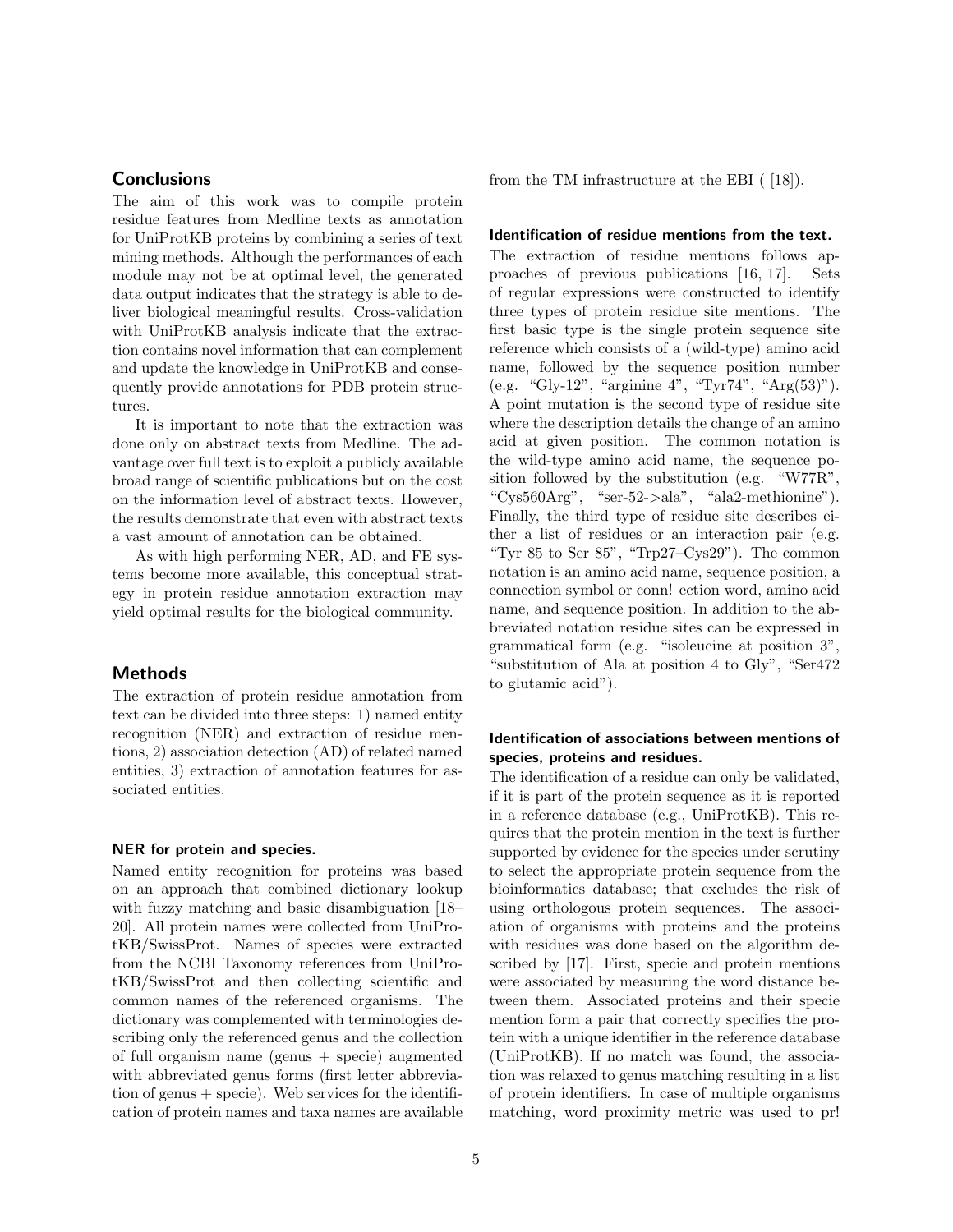efer the closest word-pair. The identifier was used to retrieve the protein sequence from the database in order to validate the residue mention. According to the algorithm proposed by [17], three cases can be distinguished: (1) the residue correctly matches the protein sequence, (2) several alternative sequences are matching from a list of protein mentions (identifiers), and (3) no match can be found for the residue in the available protein sequences. If several protein sequences were relevant candidates, then again the word distance metric was used to select the closest word pairs.

#### Feature extraction for the annotation of residues.

The origin of a biological function of a protein is group of residues and their experimental characterisation are reported in scientific publications. In this study the feature extraction process was divided into two parts: in the first part the text was processed to extract NPs that served as candidate features, and in the second part the extracted candidate features were classified into categories of annotation features. Noun phrases are specified as nominal forms in combination with adjective and adverb mentions  $(NP =$ Det?  $(Adj—Adv—N)*N$ . Even though most NPs denote terms this is not always true [21].

In the first part, the abstract text was split into sentences and annotated with part-of-speech (pos) tags using the cistagger which has a similar performance as the treetagger but it has an integration of a large biomedical terminological resource. Then the shallow parser described in [22] was applied to extract verbal and prepositional dependencies. Since this parser does not deal with prepositional attachment ambiguity it has been extended with a prepositional phrase attachment disambiguation module explained in [23]. In the second part, the features were categorized using the endogenous classification approach described in [24]. Basically, the algorithm relies only on the mutual information of the lexical constituents of terms and their assigned categories. In contrast, the exogenous (corpus-based) approach requires large amounts of contextual cues which are difficult to obtain. The endogenous approach is therefore more reliable to produce results even under conditions of sparse data. During the training phase, lexical constituents of multi-word terms were extracted from a labelled reference set and represent features for a defined set of categories. The association between both, the features and the categories, were estimated based on their mutual information score and the association between the multi-word term and a category was computed as the sum of the associations of its constituents. The categorization of a multi-word term into one of the categories then amounts to t! he identification of the best fitting category for a term based on the term's components. The reference set for the relevant multi-word terms was generated using maximal length noun phrase (MLNP) analysis based on two different sets of NPs that were extracted from an whole Medline abstract texts analyses: the first set consists of NPs that cooccurred with residue mentions in the same sentence without nested residue terms  $(NP(not r))$ , and the second set represents NPs with nested residue terms  $(NP(r))$ ; since the co-occurrence with a residue may indicate higher relevance. Once the set of MLNPs were extracted each NP was manually labelled using three different categorization schemes. The first scheme is binary labelling (BCAT) to separate domain relevant terms from non relevant ones. The second scheme uses six semantic categories identified from a study on the manual categorization of residue annotations based on scientific content from Medline (bottom-up approach). The identified categories and their definitions are shown in Table 1 (SCAT). The final set was defined through a topdown approach by reusing categories described in the feature table of the UniProtKB data resource for proteins (FCAT).

#### Generation of evaluation corpora.

For the evaluation of the extraction system, two test corpora were generated using the UniProt corpus (UC). The UC consists of those Medline abstract texts that are cited in the UniProt database for relevant protein-residue pairs. The complete corpus was automatically analysed for organism, protein and residue mentions and tagged appropriately. A gold standard corpus (GC) was created through manual curation since no corpora are available. A random sample of 100 Medline abstract texts was drawn from the UC where every abstract had to fulfil the condition that a mention of an organism, a protein and a residue was present (tri-co-occurrence). All mentions of an organism, a protein, the residue, the associations between the mentions, and the contained features of the residues (see above) were then annotated manually from two independent annotators with domain expertise. For the automatic evaluation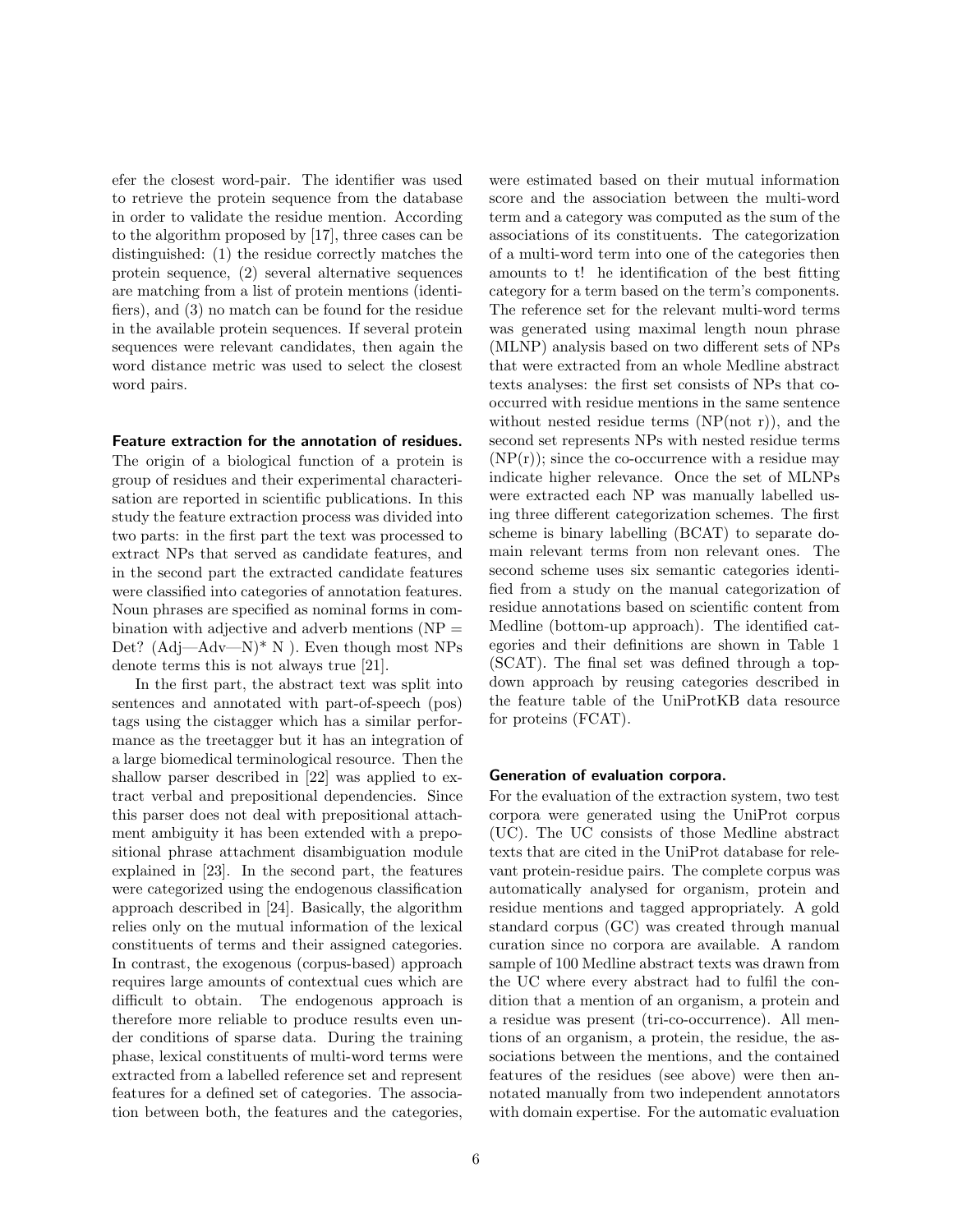of extracted data a cross-validation corpus (XC) was derived from UC, because not all database information are necessarily expressed in abstract texts and vice versa. Documents in UC were scanned for trioccurrences of organism-protein-residue mentions in text, and then analysed if the combinations of the four identifiers UniProtID-TaxonomyID-ResidueID-PMID can be found in the database. If at least a single match was found the document was selected. For the non-matching combinations the corresponding annotations were removed from text.

## Authors contributions

Kevin Nagel carried out the experiments, developed and implemented the methods, assessed the annotations, and drafted the manuscript. Antonio Jimeno participated in the development of the methods and drafted the manuscript. Dietrich Rebholz-Schuhmann participated in design of the experiments, assessed the annotation and drafted the manuscript. All authors read and approved the final manuscript.

## Acknowledgements

We thank Kim Henrick, Michael Ashburner and Rob Russell for their input in this project.

#### References

- 1. Barker J, Thornton J: An algorithm for constraint based structural template matching: application to 3D templates. Bioinformatics 2003.
- 2. Oldfield T: Data Mining the Protien Data Bank: Residue Interactions. Proteins 2002.
- 3. Nebel J, Herzyk P, Gilbert D: Automatic generation of 3D motifs for classification of protein binding sites. BMC Bioinformatics 2007.
- 4. Kristensen D, Ward M, Lisewski A, Erdin S, Chen B, Fofanov V, Kimmel M, Kavraki L, Lichtarge O: Prediction of enzyme function based on 3D templates of evolutionarily important amino acids. BMC Bioinformatics 2008.
- 5. Polacco B, Babbitt P: Automated discovery of 3D motifs for protein function annotation. Bioinformatics 2006.
- 6. Yoon S, Ebert J, Chung E, DeMicheli G, Altman R: Clustering protein environments for function prediction: finding PROSITE motifs in 3D. BMC Bioinformatics 2007.
- 7. Stark A, Sunyaev S, Russell R: A model for statistical significance of local similarities in structure. J Mol Biol 2003.
- 8. Marcotte E, Xenerios I, Eisenberg D: Mining literature for protein-protein interactions. Bioinformatics 2001.
- 9. Blaschke C, Andrade M, Ouzounis C, Valencia A: Automatic extraction of biological information from scientific text: Protein-protein interactions. Proc Int Conf Intell syst Mol Biol 1999.
- 10. Stapley B, Kelley L, Sternberg M: Predicting the subcellular location of proteins from text using support vector machines. Pac Symp Biocomput 2002.
- 11. Friedman C, Kra P, Yu H, Krauthammer M, Rzhetsky A: GENIES: A natural-language processing system for the extraction of molecular pathways from journal articles. Bioinformatics 2001.
- 12. Blaschke C, Leon EA, Krallinger M, Valencia A: Evaluation of BioCreAtIvE assessment of task 2. BMC Bioinformatics 2005.
- 13. Lee L, Horn F, Cohen F: Automatic extraction of protein point mutations using a graph bigram association. PLoS Computational Biology 2007.
- 14. Witte R, Kappler T: Enhanced semantic access to the protein engineering literature using ontologies populated by text mining. Int. J. Bioinformatics Research and Applications 2007.
- 15. Baker C, Witte R: Mutation Miner Textual Annotation of Protein Structures. CERMM Symposium 2005.
- 16. Rebholz-Schuhmann D, Marcel S, Albert S, Tolle R, Casari G, Kirsch H: Automatic extraction of mutations from Medline and cross-validation with OMIM. Nucl. Acids Res. 2004.
- 17. Horn F, Lau A, Cohen F: Automated extraction of mutation data from the literature: application of MuteXt to G protein-coupled receptors and nuclear hormone receptors. Bioinformatics 2004.
- 18. Rebholz-Schuhmann D, Arregui M, Gaudan S, Kirsch H, Jimeno A: Text processing through Web services: Calling Whatizit. Bioinformatics 2008.
- 19. Pezik P, Jimeno A, Lee V, Rebholz-Schuhmann D: Static dictionary features for term polysemy identification. Building and evaluating resources for biomedical text mining, LREC Workshop 2008.
- 20. Tsuruoka Y, Mcnaught J, Ananiadou S: Normalizing biomedical terms by minimizing ambiguity and variability. BMC Bioinformatics 2008, 9.
- 21. Krauthammer M, Nenadic G: Term identification in the biomedical literature. J Biomed Inform 2004.
- 22. Leroy G, Chen H, Martinez J: A shallow parser based on closed-class words to capture relations in biomedical text. J Biomed Inform 2002.
- 23. Schuman J, Bergler S: Postnominal Prepositional Phrase Attachment in Proteomics. In Proceedings of the HLT-NAACL BioNLP Workshop on Linking Natural Language and Biology, Association for Computational Linguistics 2006.
- 24. Cerbah F: Exogeneous and endogeneous approaches to semantic categorization of unknown technical terms. COLING 2000.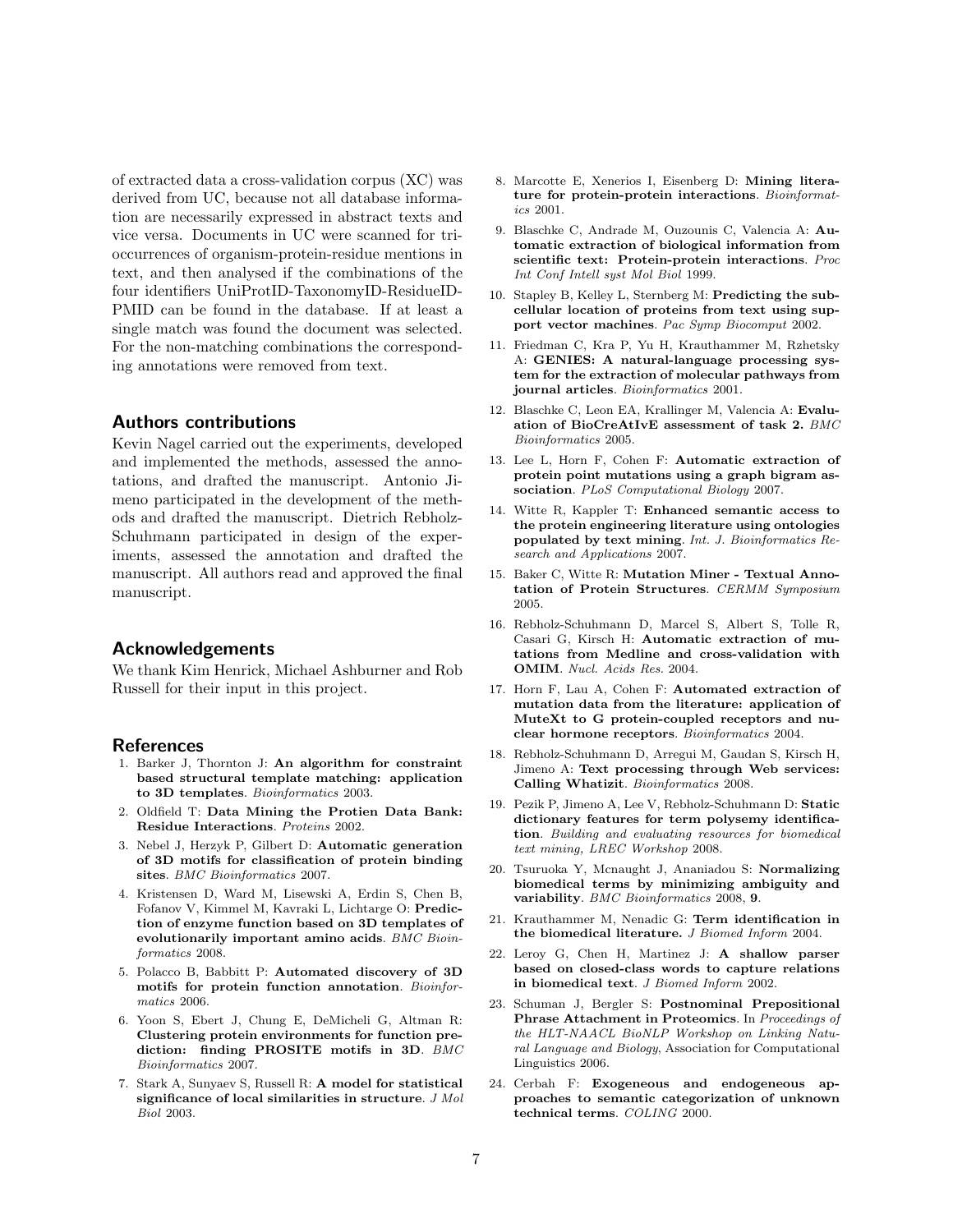- 25. Gaizauskas R, Demetriou G, Artymiuk P, Willett P: Protein structures and information extraction from biological texts: the PASTA system. Bioinformatics 2003.
- 26. Ashburner M, Lewis S: On ontologies for biologists:

the Gene Ontology - uncoupling the web. Novartis Found Symp 2002.

27. Bairoch A: The ENZYME database in 2000. NAR 2000.

# Figures

#### Figure 1: Comparison of UniProt indexed citations and discovered citations from Medline.

The extraction system identified for a subset of all UniProt proteins the triple associations of organismprotein-residue in Medline abstract texts. The identified list of citations for these proteins were compared with the citations references from the correspondent UniProt entries.



#### Tables

# Table 1: Six target categories of biological interest (SCAT).

The definition of each category of biological interest targeted in this study are listed together with their references to databases for extracting candidate terminologies. A mapping of these categories to equivalent/similar categories from UniProtKB (FCAT) is provided.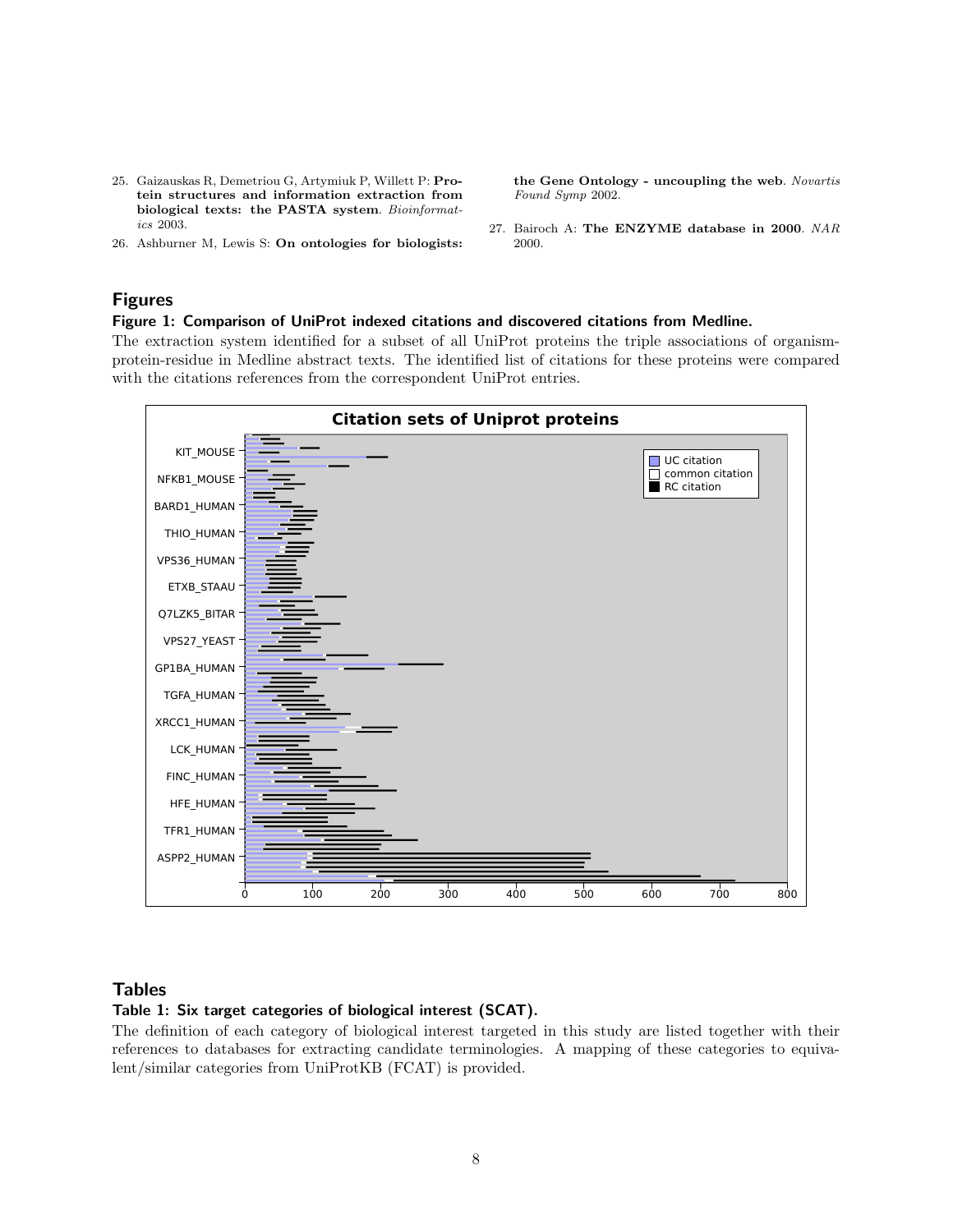| <b>SCAT</b>             | <b>FCAT</b>                                                                            | reference        | definition                                                                                                                                               |
|-------------------------|----------------------------------------------------------------------------------------|------------------|----------------------------------------------------------------------------------------------------------------------------------------------------------|
| structure component     | domain,<br>motif,<br>topo dom,<br>chain,<br>transmem, coil                             | PASTA $[25]$     | Class denoting concepts that<br>represent pieces and parts of the<br>protein structure.                                                                  |
| chemical modification   | variant, mod res,<br>peptide, var<br>seq,<br>lipid                                     | n/a              | Class denoting changes to the<br>protein sequence and the chem-<br>ical composition.                                                                     |
| structural modification | region, site                                                                           | n/a              | Class denoting the changes to<br>the protein structure without<br>changes to the chemical compo-<br>sition.                                              |
| binding type            | binding,<br>metal,<br>disulfid,<br>crosslnk,<br>dna bind, np bind,<br>zn fing, ca bind | GO [26]          | Class denoting different physico-<br>chemical forces leading to a<br>bond formation between a pro-<br>tein structure component and a<br>chemical entity. |
| enzymatic activity      | act site                                                                               | EC [27], GO [26] | Types of enzymatic reactions as<br>a subpart to protein functions.                                                                                       |
| cellular phenotype      | n/a                                                                                    | n/a              | Class denoting different cellular<br>phenotypes that can be affected<br>by structural or compositional<br>changes of a protein.                          |

# Table 2: Named entity recognition and association detection performance evaluated on gold standard corpus.

Performance was measured in terms of precision, recall, and F1 measure.  $o = \text{organism}$ ;  $p = \text{protein}$ ;  $r =$ residue;  $o-p-r =$  association of  $o$ ,  $p$  and  $r$ .

|              |     | target available extracted TP precision recall F1 |      |      |                      |        |
|--------------|-----|---------------------------------------------------|------|------|----------------------|--------|
| $\circ$      | 123 | 109                                               | - 88 |      | $0.81$ $0.72$ $0.76$ |        |
| p            | 511 | 471                                               | -305 | 0.65 | $0.60 -$             | - 0.62 |
| $\mathbf{r}$ | 202 | 222                                               | 197  | 0.87 | $0.96$ 0.91          |        |
|              |     |                                                   |      |      |                      |        |
| $O-D-T$      | 158 | 63                                                | 52   | 0.83 | $0.33 \quad 0.47$    |        |

## Table 3: Cross-validation of organism-protein-residue extraction with UniProtKB.

Automatic performance analysis of the extraction with UniProtKB as reference. Performance was measured in terms of precision, recall, and F1 measure.  $UC = UniProt$  corpus;  $XC = \text{cross validation corpus}; UTP$ = triplet identifiers of UniProtID-TaxonomyID-PMID; URP = triplet identifers of UniProtID-ResidueID-PMID;  $o = \text{organism}$ ;  $p = \text{protein}$ ;  $r = \text{residue}$ ;  $o-p = \text{association of } o$  and  $p$ ;  $p-r = \text{association of } p$  and r.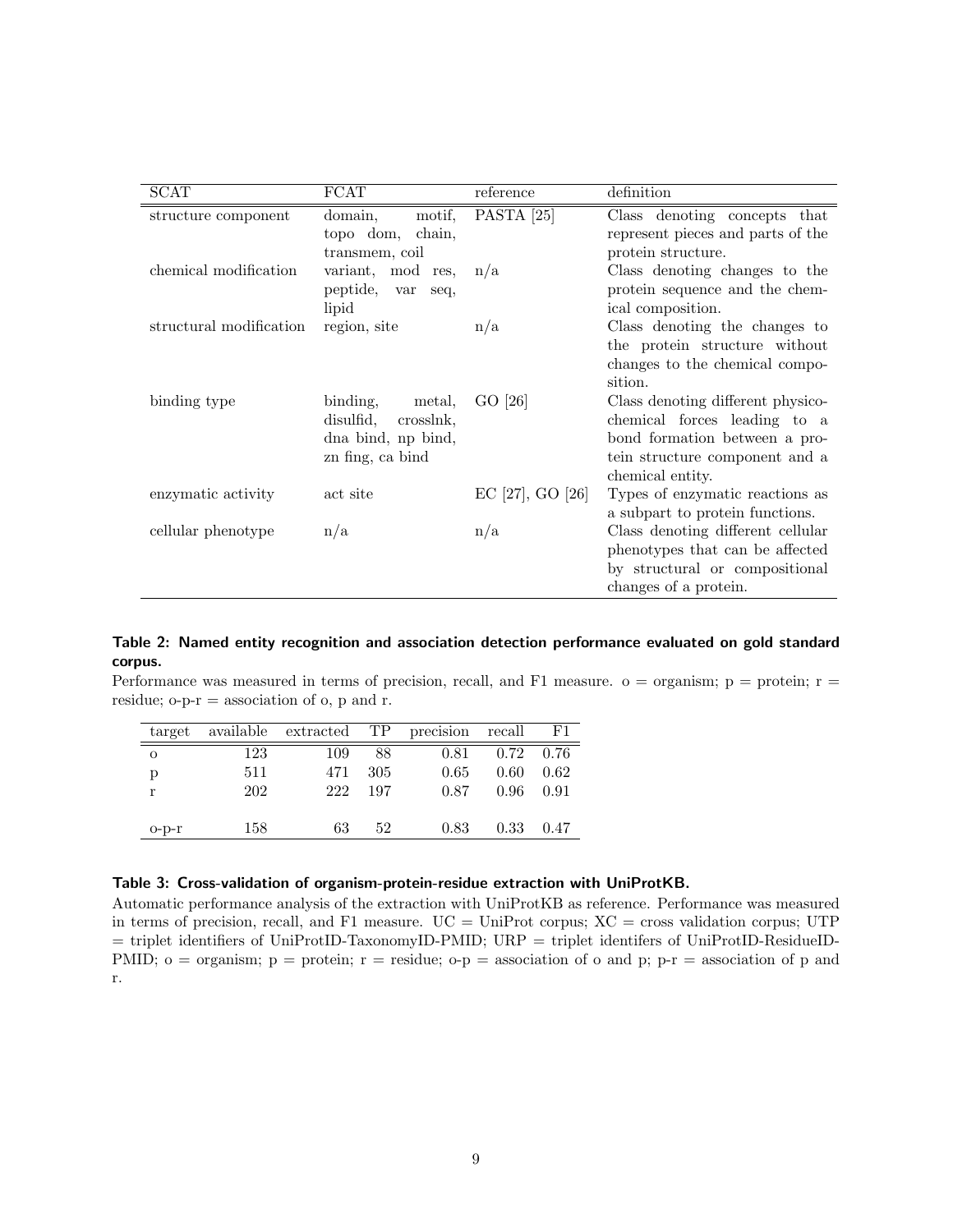|                 |              |              |             |        |        |        |             |                |            |                  |          | ResID            |                   |
|-----------------|--------------|--------------|-------------|--------|--------|--------|-------------|----------------|------------|------------------|----------|------------------|-------------------|
|                 | data         | $\Omega$     | p           | r      | $o-p$  | $p-r$  | <b>PMID</b> | TaxID          | UniProtID  | conv             | site     | seq              | $-pair$<br>range- |
| $\overline{UC}$ |              |              |             |        |        |        | 136,559     | 11,348         | 175,695    | 28,950           | 33,750   | 4,021            | 2,281             |
| $\rm UC$        |              |              |             |        |        |        | 6,532       | $\overline{0}$ | $\theta$   | $\boldsymbol{0}$ |          |                  |                   |
| <b>UC</b>       |              | $+$          |             |        |        |        | 119,880     | 11,348         | 174,717    | 25,482           | 30,041   | 3,740            | 2,095             |
| <b>UC</b>       |              |              | $+$         |        |        |        | 129,792     | 11,328         | 175,695    | 28,932           | 33,723   | 3,991            | 2,278             |
| $\rm UC$        |              |              |             | $^{+}$ |        |        | 30,732      | 4,743          | 115,882    | 28,950           | 33,750   | 4,021            | 2,281             |
| $\rm UC$        |              | $^{+}$       | $^{+}$      |        |        |        | 119,653     | 11,328         | 174,717    | 25,470           | 30,014   | 3,713            | 2,092             |
| ${\rm UC}$      |              | $^{+}$       | $^{+}$      | $^{+}$ |        |        | 27,709      | 4,740          | 113,412    | 25,470           | 30,014   | 3,713            | 2,092             |
| XC              |              |              |             |        |        |        | 5,253       | 1,536          | 45,869     | 9,519            | 7,342    | $227\,$          | 421               |
| $\rm XC$        |              |              |             |        |        |        | 131,306     | $\theta$       | $\theta$   |                  |          |                  |                   |
| $\rm XC$        |              | $+$          |             |        |        |        | 5,253       | 1,536          | 45,869     | 9,519            | 7,342    | 227              | 421               |
| XC              |              |              | $^{+}$      |        |        |        | 5,253       | 1,536          | 45,869     | 9,519            | 7,342    | $227\,$          | 421               |
| $\rm XC$        |              |              |             | $^{+}$ |        |        | 5,253       | 1,536          | 45,869     | 9,519            | 7,342    | 227              | 421               |
| XC              |              | $+$          | $+$         |        |        |        | 5,253       | 1,536          | 45,869     | 9,519            | 7,342    | 227              | 421               |
| $\rm XC$        |              | $+$          | $+$         | $+$    |        |        | 5,253       | 1,536          | 45,869     | 9,519            | 7,342    | $227\,$          | 421               |
| $\rm XC$        |              | $^{+}$       |             |        | $^{+}$ |        | 5,253       | 1,536          | 45,869     | 9,519            | 7,342    | $227\,$          | 421               |
| XC              |              | $+$          | $+$         | $^{+}$ | $^{+}$ |        | 5,253       | 1,536          | 45,869     | 9,519            | 7,342    | 227              | 421               |
| $\rm XC$        |              | $^{+}$       | $^{+}$      | $+$    | $^{+}$ | $^{+}$ | 4506        | 1301           | 3937       | 8804             | $5783\,$ | $\boldsymbol{0}$ | $329\,$           |
|                 |              |              |             |        |        |        |             |                |            |                  |          |                  |                   |
|                 |              |              |             |        |        |        |             |                | <b>UTP</b> |                  |          |                  |                   |
| data            | $\mathbf{O}$ | $\mathbf{p}$ | $\bf r$     | $o-p$  | $p-r$  |        | available   | extracted      | common     | precision        | recall   | F1               |                   |
| XC              | $+$          | $+$          |             | $+$    |        |        | 70,401      | 7,333          | 5,625      | 0.77             | 0.08     | 0.14             |                   |
|                 |              |              |             |        |        |        |             |                | URP        |                  |          |                  |                   |
| data            | $\mathbf{o}$ | p            | $\mathbf r$ | $o-p$  | $p-r$  |        | available   | extrated       | common     | precision        | recall   | F1               |                   |
| $\rm XC$        | $^{+}$       | $^{+}$       | $^{+}$      | $^{+}$ | $^{+}$ |        | 68,008      | 9504           | 9504       | 1.00             | 0.14     | 0.25             |                   |

# Table 4: Feature classification performance.

The classification of contextual features of residues mentioned in text was used to identify annotations and to classify them into categories of biological interest. Cross validation was performed with training and test sets with 3600 and 400 features, respectively. Performance was measured in terms of precision, recall and F1 measure.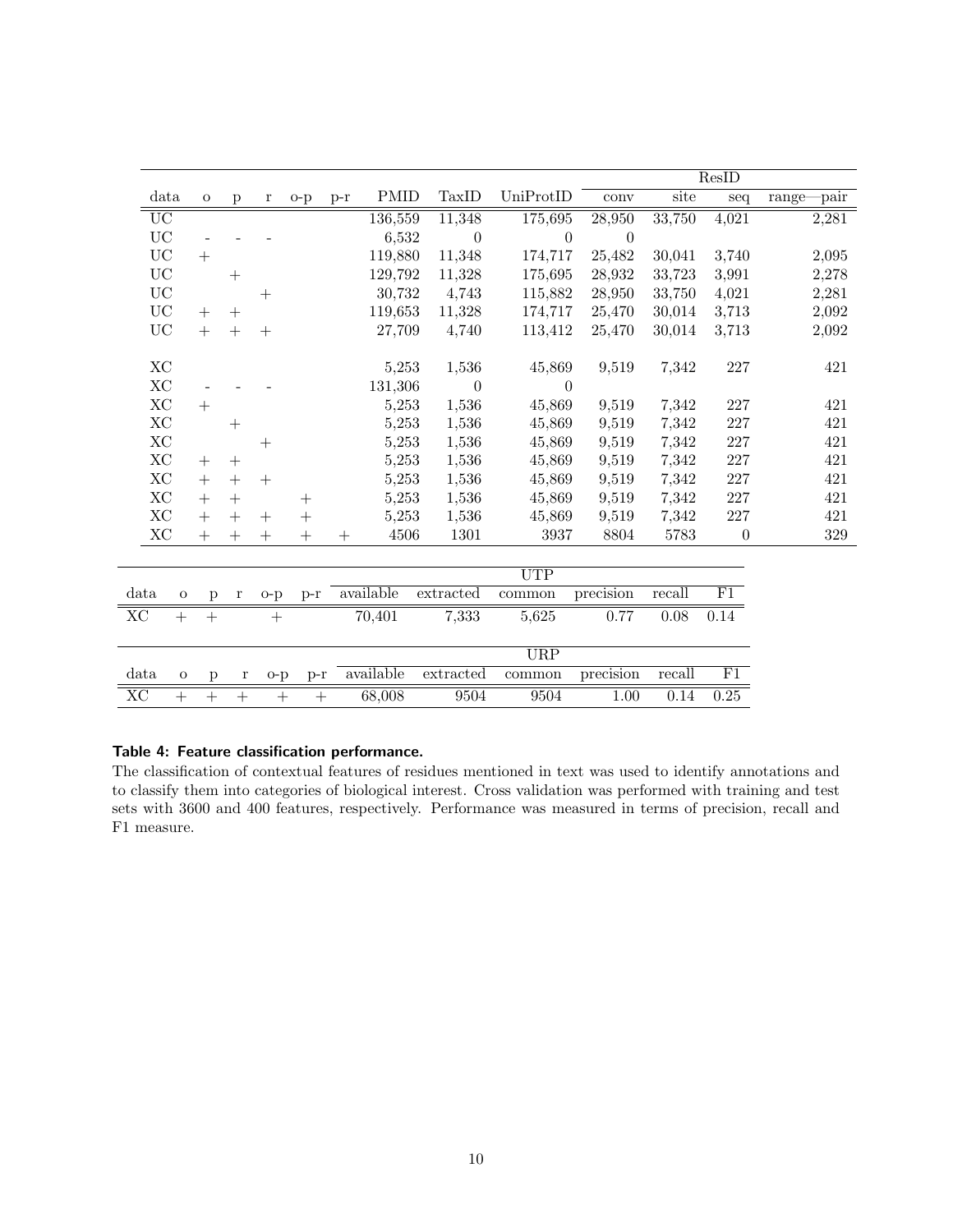|                         | SCAT   |           | <b>FCAT</b> |              |        |           |      |
|-------------------------|--------|-----------|-------------|--------------|--------|-----------|------|
| category                | recall | precision | F1          | category     | recall | precision | F1   |
| structure component     | 0.8    | 0.6       | 0.69        | motif        | 0.45   | 1         | 0.62 |
|                         |        |           |             | domain       | 0.5    | 0.62      | 0.55 |
|                         |        |           |             |              |        |           |      |
| chemical modification   | 0.73   | 0.52      | 0.61        | variant      | 0.77   | 0.5       | 0.61 |
|                         |        |           |             | lipid        | 0.4    | 1         | 0.57 |
|                         |        |           |             | modified res | 0.47   | 0.59      | 0.52 |
|                         |        |           |             | peptide      | 0.11   | 0.29      | 0.16 |
|                         |        |           |             |              |        |           |      |
| binding type            | 0.68   | 0.67      | 0.67        | binding      | 0.63   | 0.54      | 0.58 |
|                         |        |           |             | crosslink    | 0.25   | 0.67      | 0.36 |
|                         |        |           |             | disulfid     | 0.17   | 0.62      | 0.26 |
|                         |        |           |             | metal        | 0.12   | 0.25      | 0.16 |
|                         |        |           |             |              |        |           |      |
| structural modification | 0.25   | 0.64      | 0.36        | site         | 0.68   | 0.47      | 0.56 |
|                         |        |           |             | region       | 0.59   | 0.46      | 0.52 |
| enzymatic activity      | 0.42   | 0.49      | 0.46        | active site  | 0.48   | $0.5\,$   | 0.49 |
|                         |        |           |             |              |        |           |      |
| cellular phenotype      | 0.47   | 0.6       | 0.53        | n/a          |        |           |      |

#### Table 5: Feature detection evaluated on gold standard corpus.

The classification method was used to identify features of interest. The performance in detecting manually determined annotations was measured in terms of precision, recall and F1 measure. SCAT = feature detection using the six target categories; FCAT = feature dection using categories from the feature table in UniProtKB.

|      |     | feature available extracted common precision recall F1 |     |                               |                      |  |
|------|-----|--------------------------------------------------------|-----|-------------------------------|----------------------|--|
| SCAT | 164 | 474                                                    |     | $100 \t 0.21 \t 0.61 \t 0.31$ |                      |  |
| FCAT | 164 | 460                                                    | -97 |                               | $0.21$ $0.59$ $0.31$ |  |

#### Table 6: Performance of residue-feature association detection evaluated on gold standard corpus.

The association of residue and annotation was done by shallow parsing and extracting verbal/prepositional relations. The performance was measured in precision, recall and F1 measure. GC = gold standard corpus;  $r =$  residue;  $f =$  feature;  $o =$  organism;  $p =$  protien;  $s =$  verbal/prepositional relation between r and f;  $o-p$  $=$  association between o and p;  $p-r =$  association between p and r.

|                 | extraction filter |             |                     |  |  |  |  |    |     |                                 |      |                   |        |
|-----------------|-------------------|-------------|---------------------|--|--|--|--|----|-----|---------------------------------|------|-------------------|--------|
| data            | S                 |             |                     |  |  |  |  |    |     | r f o p o-p p-r avail extr comm | prc  | rec               |        |
| $\overline{G}C$ |                   |             |                     |  |  |  |  | 88 | 132 | 68                              |      | $0.52 \quad 0.77$ | -0.62  |
| GC.             |                   | $+$ $+$ $+$ |                     |  |  |  |  | 88 | 65  | 30                              |      | $0.46$ 0.34       | - 0.39 |
| GC.             |                   |             | $+$ $+$ $+$ $+$ $+$ |  |  |  |  | 82 | 62  | 27                              | 0.44 | 0.33              | -0.38  |
| GC.             |                   |             |                     |  |  |  |  | 82 | 93  | 19                              | 0.20 | 0.23              | 0.22   |

#### Table 7: Comparison of extracted protein residue annotations with UniProtKB.

The extraction system delivered protein annotation from Medline abstracts. Example of extraction were drawn from the gold standard corpus extraction.